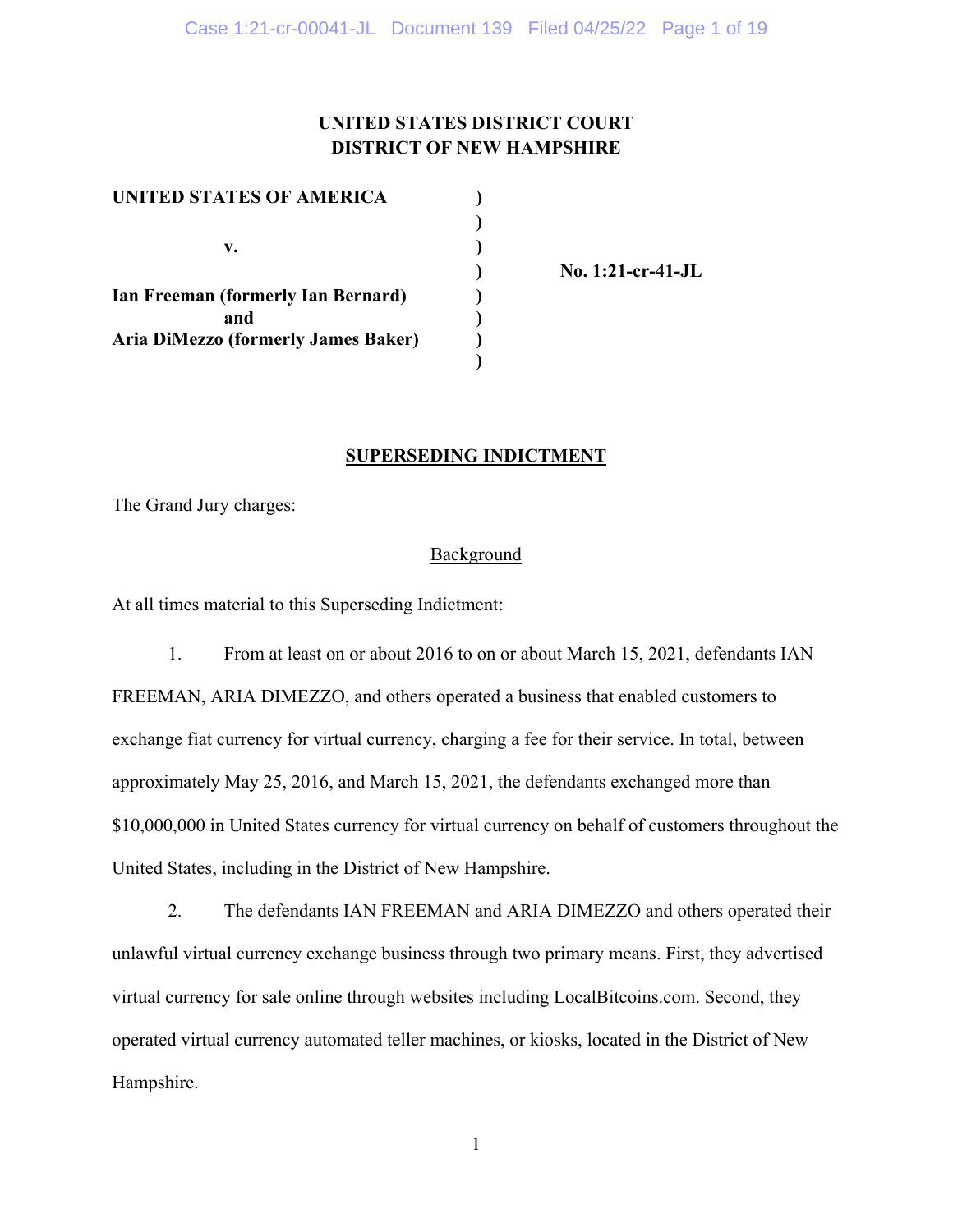## Case 1:21-cr-00041-JL Document 139 Filed 04/25/22 Page 2 of 19

3. At all times relevant to this Superseding Indictment, the defendants knowingly operated the virtual currency exchange business in violation of federal anti-money laundering laws and regulations, including those requiring money services businesses to meet registration and reporting requirements set forth in Title 18, United States Code, Section 1960, and in regulations promulgated by the United States Department of the Treasury.

4. In furtherance of the unlawful scheme, the defendants IAN FREEMAN, ARIA DIMEZZO, and others opened bank accounts at United States financial institutions, including in branches located in the District of New Hampshire, either as personal accounts, or in the names of purported religious entities, including, but not limited to: the Shire Free Church, the Crypto Church of NH, the Church of the Invisible Hand, and the Reformed Satanic Church. The defendants and others engaged in substantial efforts to evade detection of their unlawful virtual currency exchange scheme by: (1) avoiding answering questions from financial institutions about the nature of the businesses holding the accounts and (2) deceiving the financial institutions about the nature of their unlawful virtual currency exchange business through falsely claiming that the accounts were held by religious organizations that received charitable contributions.

5. The defendants IAN FREEMAN, ARIA DIMEZZO, and others knowingly and falsely represented to these financial institutions that the accounts were used to receive church donations and conduct church outreach when, in truth and in fact, the accounts were opened to function, and did in fact function, as operating accounts for their unlawful virtual currency exchange business.

6. In furtherance of their unlawful scheme, the defendants IAN FREEMAN, ARIA DIMEZZO, and others knowingly instructed virtual currency customers to lie to financial institutions about the virtual currency transactions that customers were executing. Specifically,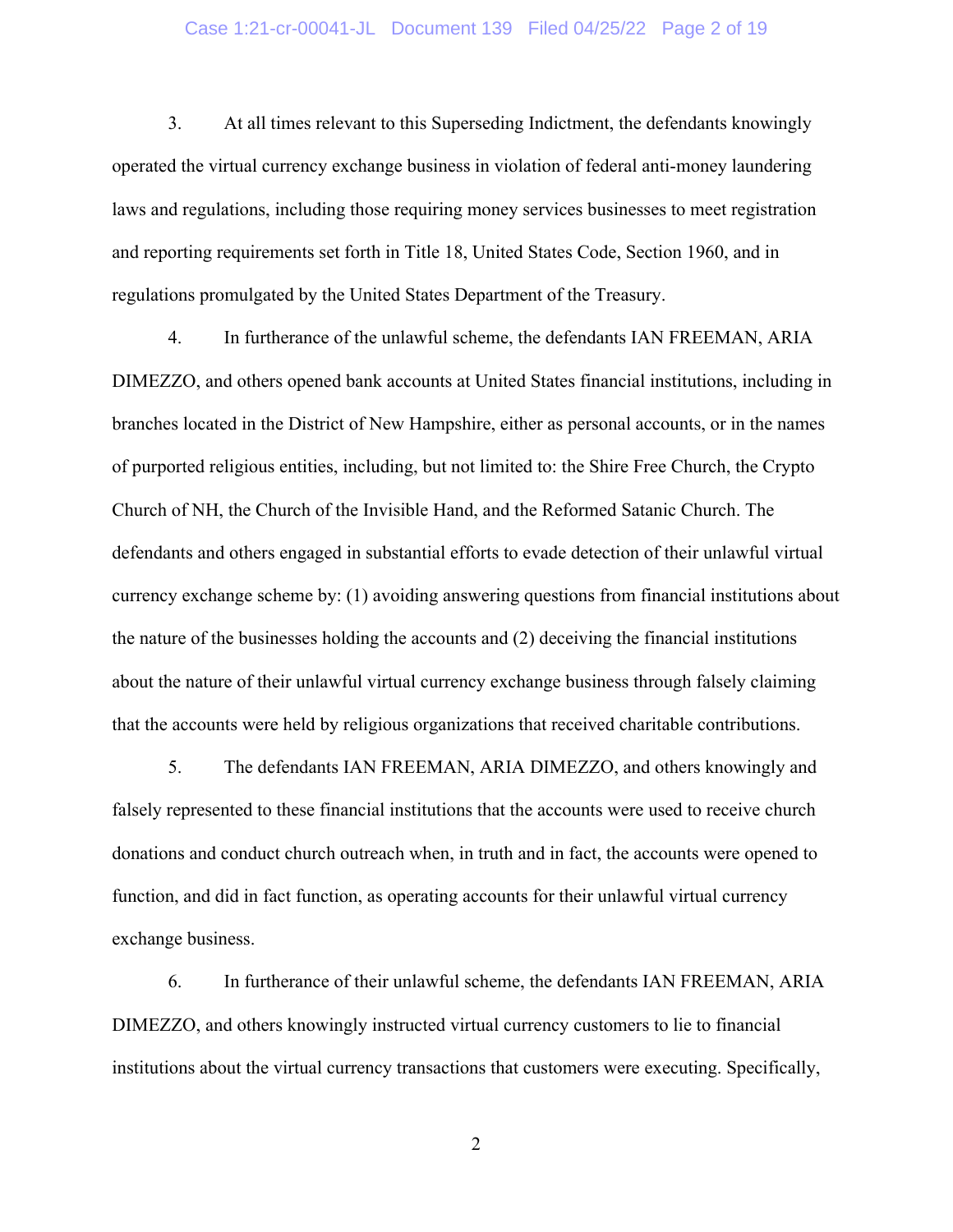### Case 1:21-cr-00041-JL Document 139 Filed 04/25/22 Page 3 of 19

they instructed customers to conceal from the financial institutions the fact that the customers were purchasing virtual currency, and in certain cases, to state falsely to the financial institutions that the payments were church donations or were for the purpose of purchasing rare coins.

7. As part of the unlawful scheme, the defendant IAN FREEMAN knowingly processed and profited from numerous virtual currency transactions conducted on behalf of individuals who were defrauded by illegal scams, most commonly so-called "romance scams."1 By knowingly permitting defrauded individuals to exchange fiat currency for virtual currency including Bitcoin, FREEMAN and others facilitated the transfer of illicit proceeds to the executors of the illegal scams, while generating revenue for the virtual currency exchange business.

8. At all times relevant to this Superseding Indictment, IAN FREEMAN was a resident of New Hampshire. Since at least 2019, ARIA DIMEZZO was a resident of New Hampshire.

9. At all times relevant to this Superseding Indictment, TD Bank, Bank of America, Santander Bank, Wells Fargo Bank, JP Morgan Chase Bank, Ally Bank, Axos Bank, Savings Bank of Walpole, and Citizens Bank, were financial institutions, the deposits of which were then insured by the Federal Deposit Insurance Corporation.

10. At all times relevant to this Superseding Indictment, Service Credit Union, Digital Federal Credit Union, Members First Credit Union, Agricultural Federal Credit Union, and First Tech Federal Credit Union, were financial institutions, the deposits of which were then insured by the National Credit Union Association.

<sup>&</sup>lt;sup>1</sup> As used in this Superseding Indictment, a "romance scam" is a type of wire fraud and is an illicit means of obtaining money and property from an unsuspecting individual. It is usually executed by a perpetrator who, through a series of on-line, email, text, and telephonic communications, deceptively and through false pretenses secures the confidence and trust of an individual and induces that person to send the perpetrator money and property.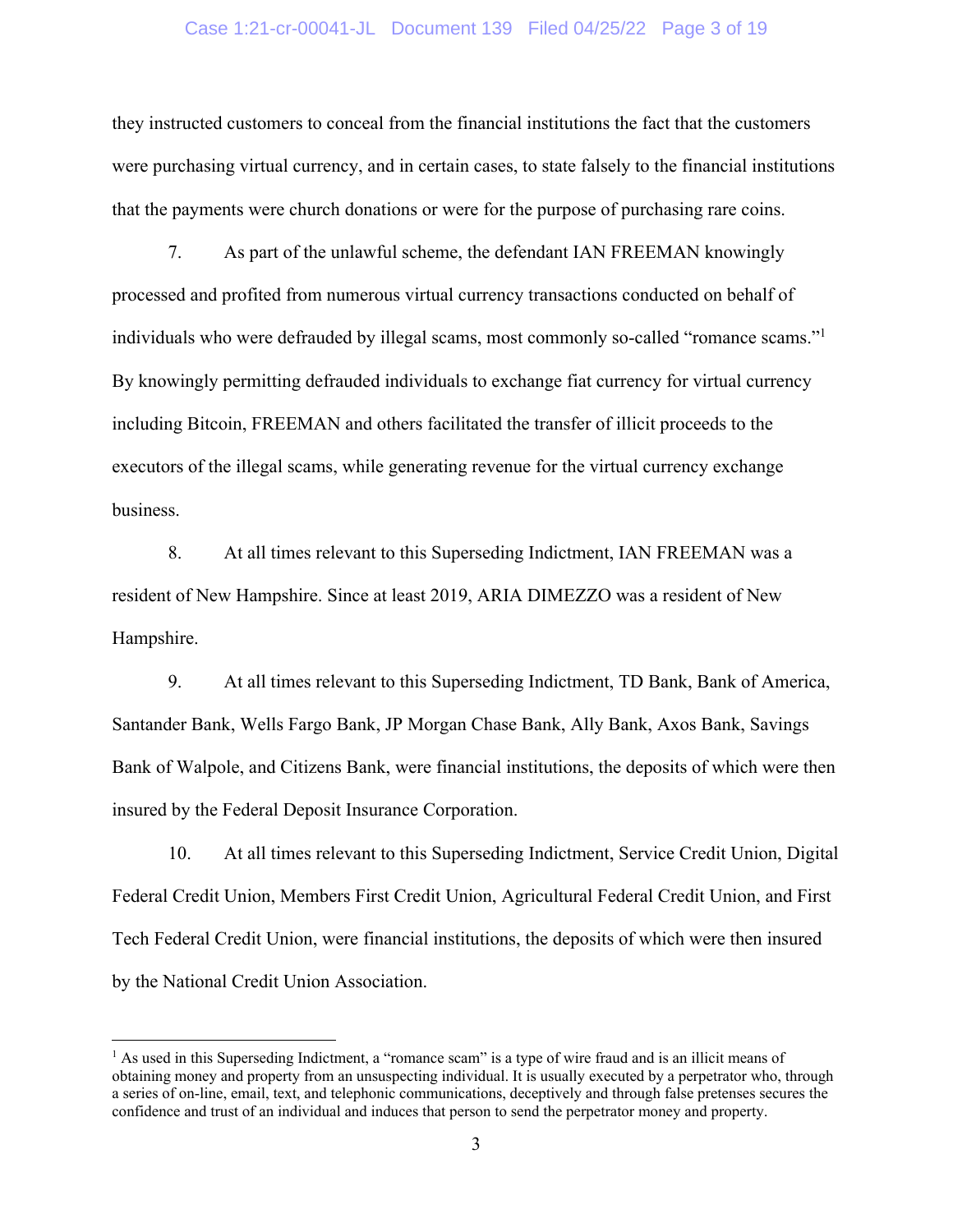## **COUNT ONE [Conspiracy to Operate Unlicensed Money Transmitting Business] [18 U.S.C. §§ 371, 1960(a) and (b)(1)(B)]**

11. The allegations of paragraphs 1 through 10 of this Superseding Indictment are realleged and incorporated as if set forth in full herein.

12. From at least in and around January 2016, to on or about March 15, 2021, in the District of New Hampshire and elsewhere, the defendants IAN FREEMAN, ARIA DIMEZZO and others known and unknown, did unlawfully, willfully and knowingly combine, conspire, confederate and agree with each other to operate an unlicensed money transmitting business, in violation of Title 18, United States Code, Section 1960.

13. It was a part and object of the conspiracy that the defendants IAN FREEMAN, ARIA DIMEZZO, and others known and unknown, knowingly conducted, controlled, managed, supervised, directed, and owned an unlicensed money transmitting business affecting interstate and foreign commerce, namely a virtual currency exchange business, that involved the transportation or transmission of funds which failed to comply with the money transmitting business registration requirements set forth in Title 31, United States Code, Section 5330, and the regulations prescribed thereunder.

## Overt Acts

14. In furtherance of the conspiracy and to affect the illegal object thereof, at least one of the following overt acts, among others, was committed in the District of New Hampshire and elsewhere:

a. Between in or around May 2016 and on or about March 15, 2021, from the District of New Hampshire, the defendants IAN FREEMAN and ARIA DIMEZZO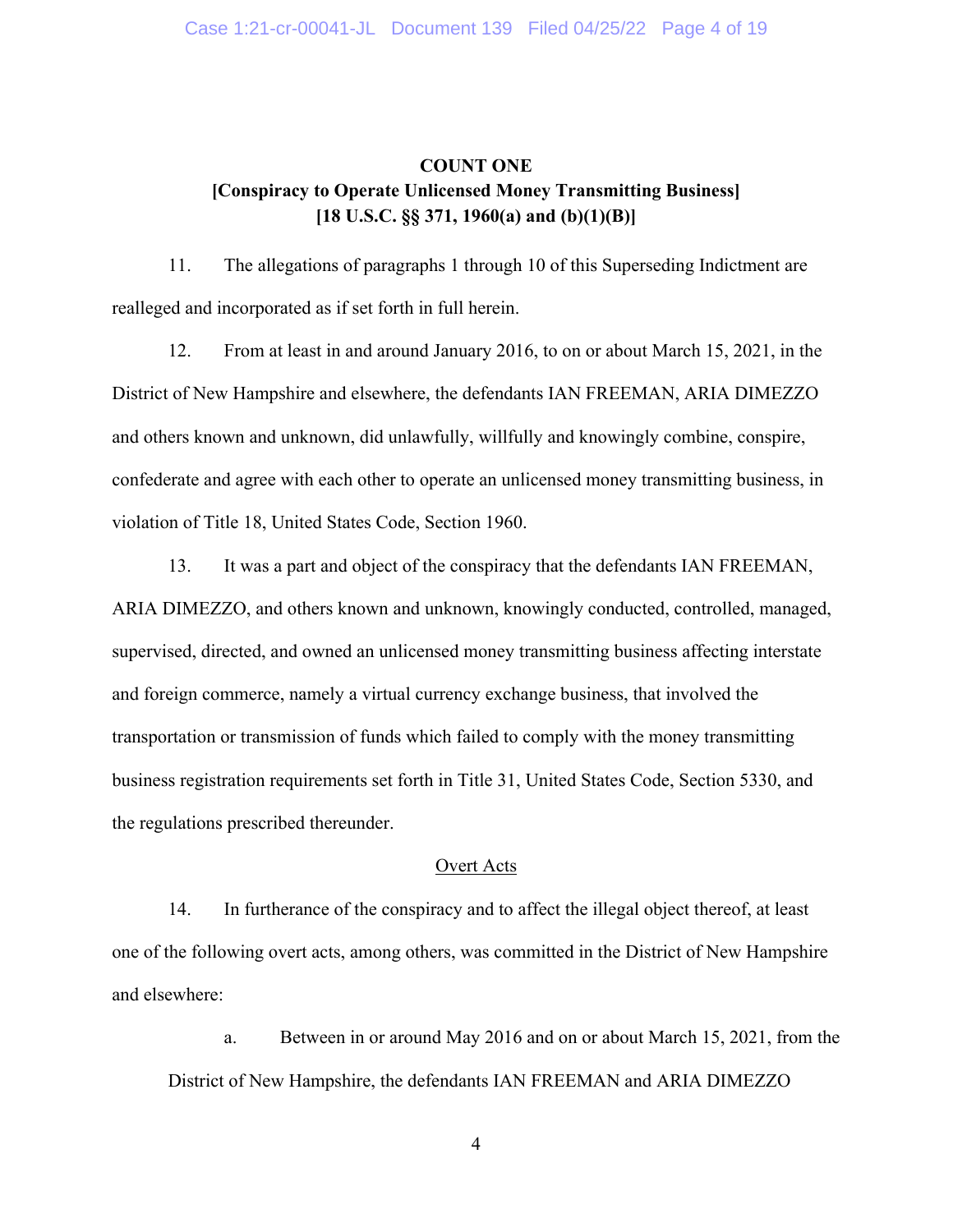## Case 1:21-cr-00041-JL Document 139 Filed 04/25/22 Page 5 of 19

opened and operated accounts at financial institutions as personal accounts with the purpose to use them to sell virtual currency.

b. Between in or around May 2016 and on or about March 15, 2021, from the District of New Hampshire, the defendants IAN FREEMAN and ARIA DIMEZZO opened and operated accounts at financial institutions, in the names of religious organizations with the purpose to use them to sell virtual currency.

c. Between in or around May 2016 and on or about March 15, 2021, from the District of New Hampshire, the defendant IAN FREEMAN paid others to open bank accounts in their names or in the names of purported religious organizations with the purpose to allow IAN FREEMAN to use the accounts to sell virtual currency.

d. Between in or around May 2016 and on or about March 15, 2021, from the District of New Hampshire, the defendants IAN FREEMAN and ARIA DIMEZZO met customers on Localbitcoins.com and sold them Bitcoin in exchange for fiat currency.

e. Between in or around May 2016 and on or about March 15, 2021, in the District of New Hampshire, the defendant IAN FREEMAN operated virtual currency kiosks.

f. Between in or around May 2016 and on or about March 15, 2021, the defendants IAN FREEMAN, ARIA DIMEZZO, and others instructed virtual currency customers to falsely describe deposits into their accounts as "church donations" to avoid detection of their scheme by financial institutions.

15. All in violation of Title 18, United States Code, Sections 371, 1960(a), and  $1960(b)(1)(B)$ .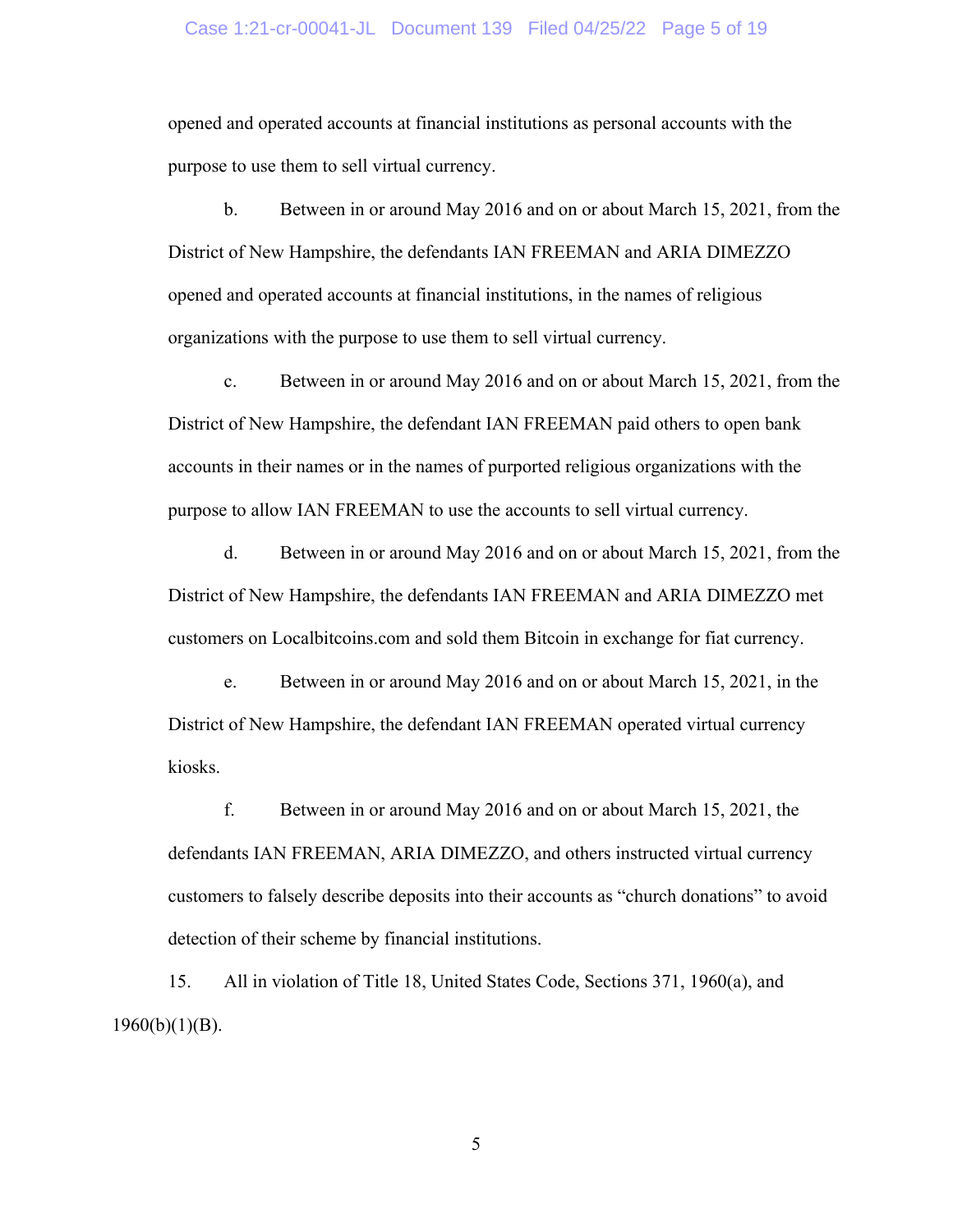## **COUNT TWO [Operation of Unlicensed Money Transmitting Business] [18 U.S.C. §§ 1960(a) and (b)(1)(B) and (C)]**

16. The allegations of paragraphs 1 through 10 of this Superseding Indictment are realleged and incorporated as if set forth in full herein.

17. Beginning on or about an unknown date, but at least by 2016, and continuing until at least on or about March 15, 2021, in the District of New Hampshire and elsewhere, the defendant IAN FREEMAN, knowingly conducted, controlled, managed, supervised, directed, and owned an unlicensed money transmitting business affecting interstate and foreign commerce, namely a virtual currency exchange business, that (i) involved the transportation or transmission of funds which failed to comply with the money transmitting business registration requirements set forth in Title 31, United States Code, Section 5330, and the regulations prescribed thereunder and (ii) otherwise involved the transportation and transmission of funds known to IAN FREEMAN to have been derived from a criminal offense, specifically, wire fraud in violation of Title 18, United States Code, Section 1343, and intended to be used to promote and support unlawful activity.

18. All in violation of Title 18 United States Code, Sections 1960(a) and (b)(1)(B) and  $(C)$ .

# **COUNT THREE [Operation of Unlicensed Money Transmitting Business] [18 U.S.C. §§ 1960(a) and (b)(1)(B)]**

19. The allegations of paragraphs 1 through 10 of this Superseding Indictment are realleged and incorporated as if set forth in full herein.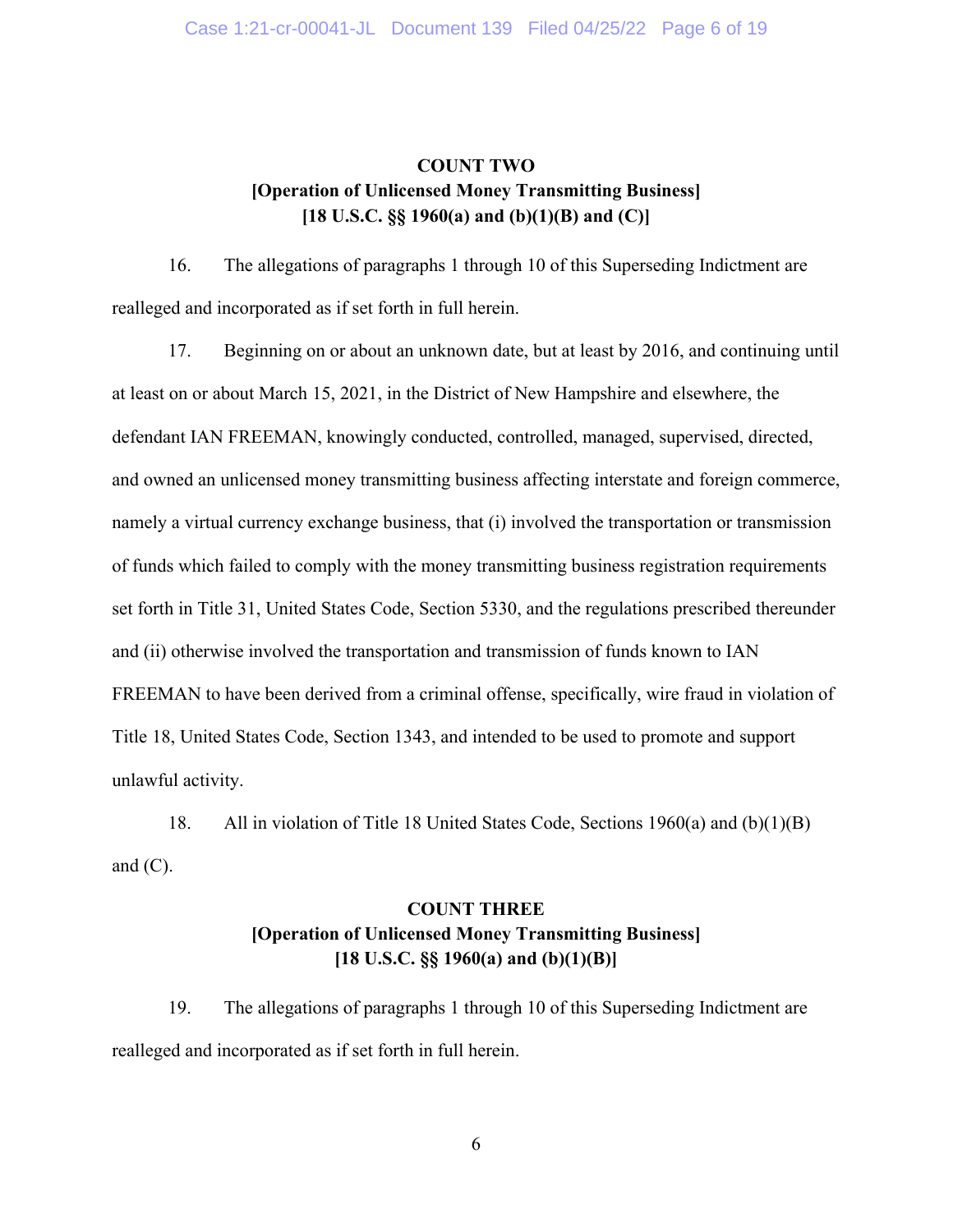## Case 1:21-cr-00041-JL Document 139 Filed 04/25/22 Page 7 of 19

20. Beginning on or about an unknown date, but at least by September 2019, and continuing until at least on or about March 15, 2021, in the District of New Hampshire and elsewhere, the defendant ARIA DIMEZZO, knowingly conducted, controlled, managed, supervised, directed, and owned an unlicensed money transmitting business affecting interstate and foreign commerce, namely a virtual currency exchange business, that involved the transportation or transmission of funds which failed to comply with the money transmitting business registration requirements set forth in Title 31, United States Code, Section 5330, and the regulations prescribed thereunder.

21. All in violation of Title 18 United States Code, Sections 1960(a) and (b)(1)(B).

# **COUNT FOUR [Conspiracy to Commit Wire Fraud and Bank Fraud] [18 U.S.C. §§ 1343, 1344, 1349]**

22. The allegations of paragraphs 1 through 10 of this Superseding Indictment are realleged and incorporated as if set forth in full herein.

23. Beginning on or about an unknown date, but at least by 2016, and continuing until at least on or about March 15, 2021, in the District of New Hampshire and elsewhere, the defendant IAN FREEMAN and others willfully and knowingly, combined, conspired, confederated and agreed together and with each other to commit wire fraud and bank fraud in violation of Title 18, United States Code, Sections 1343 and 1344.

24. It was a part and an object of the conspiracy that the defendant IAN FREEMAN and others known and unknown, willfully, and knowingly, having devised and intending to devise a scheme and artifice to defraud and for obtaining money and property by means of false and fraudulent pretenses, representations and promises, would and did transmit and cause to be transmitted by means of wire, radio, and television communication in interstate and foreign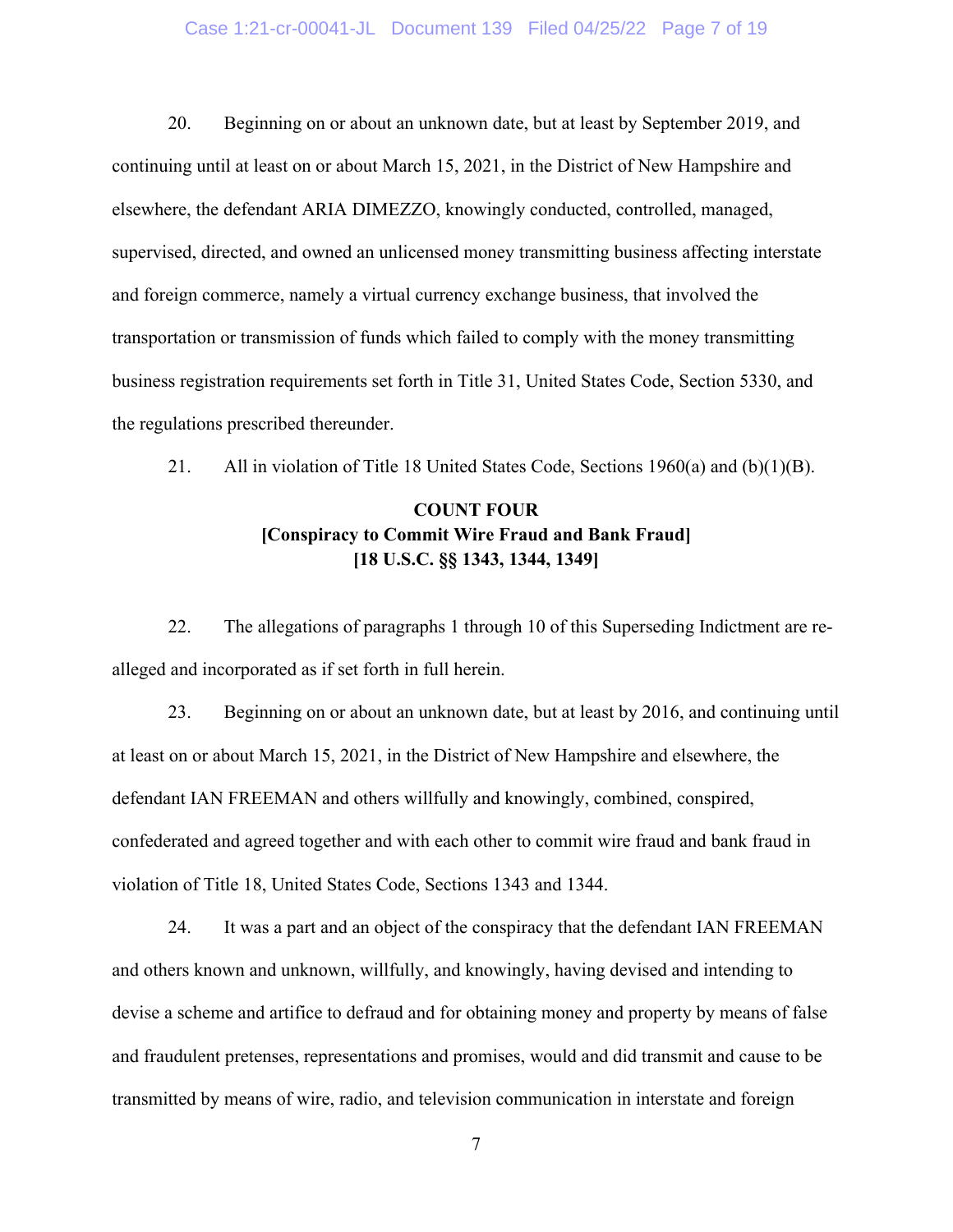## Case 1:21-cr-00041-JL Document 139 Filed 04/25/22 Page 8 of 19

commerce, writings, signs, signals, pictures, and sounds for the purpose of executing such scheme and artifice to defraud, in violation of Title 18, United States Code, Section 1343. IAN FREEMAN and others made, and caused others to make, material misrepresentations to financial institutions to deceive those financial institutions into allowing the defendant to open and operate accounts used to process financial transactions and, in so doing, caused wires to be transmitted to and from the District of New Hampshire.

25. It was a further part and an object of the conspiracy that the defendant IAN FREEMAN and others willfully and knowingly would and did execute and attempt to execute a scheme and artifice to obtain moneys, funds, credits, assets, securities, and other property owned by, and under the custody and control of, financial institutions, including TD Bank, Bank of America, Santander Bank, Wells Fargo Bank, JP Morgan Chase Bank, Ally Bank, Axos Bank, Savings Bank of Walpole, Citizens Bank, and other financial institutions, the deposits of which were then insured by the Federal Deposit Insurance Corporation; and Service Credit Union, Digital Federal Credit Union, Members First Credit Union, Agricultural Federal Credit Union, First Tech Federal Credit Union, and other credit unions, the deposits of which were then insured by the National Credit Union Association, by means of false and fraudulent pretenses, representations, and promises, in violation of Title 18, United States Code, Section 1344(2). IAN FREEMAN and others made, and caused others to make, material misrepresentations to federally insured financial institutions to deceive those financial institutions into allowing IAN FREEMAN and others to open and operate accounts used to process financial transactions and, in so doing, obtained and attempted to obtain moneys, funds, and property owned by and under the custody and control of financial institutions.

26. All in violation of Title 18, United States Code, Sections 1343, 1344, and 1349.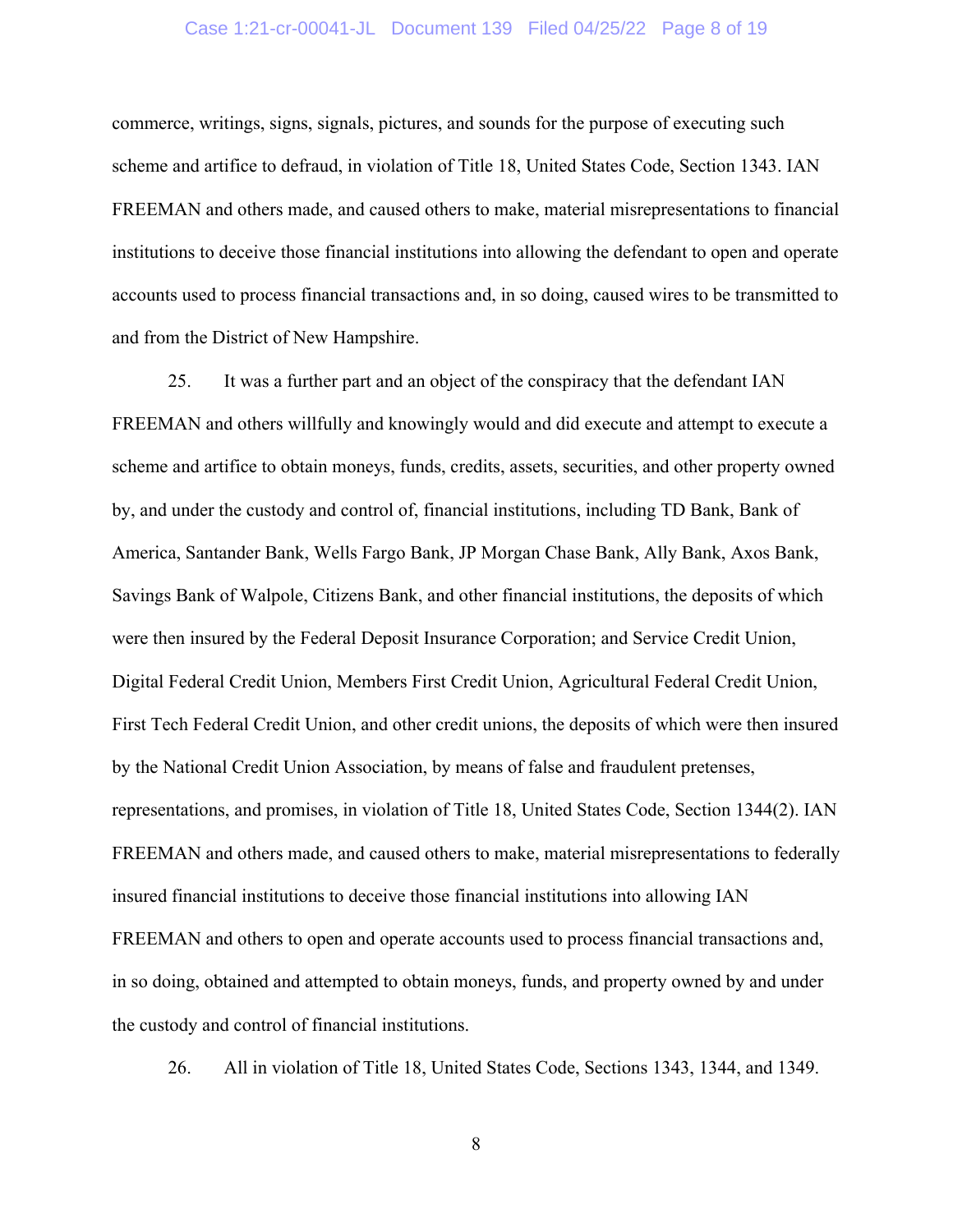# **COUNTS FIVE THROUGH TWENTY [Wire Fraud] [18 U.S.C. § 1343]**

27. The allegations of paragraphs 1 through 10 of this Superseding Indictment are realleged and incorporated as if set forth in full herein.

28. Beginning on or about an unknown date, but at least by 2016, and continuing until at least on or about March 15, 2021, in the District of New Hampshire and elsewhere, the defendants IAN FREEMAN and ARIA DIMEZZO, devised and intended to devise a scheme to defraud the financial institutions listed below, and to obtain money and property by means of materially false and fraudulent pretenses, representations and promises. For the purpose of executing the scheme to defraud, IAN FREEMAN and ARIA DIMEZZO caused to be transmitted by means of wire communication in interstate commerce, the writings, signals, and sounds described below:

| <b>COUNT</b>   | <b>WIRE COMMUNICATION</b>       | <b>DEFENDANT</b> | <b>FINANCIAL</b><br><b>INSTITUTION</b> | <b>ACCOUNT</b> |
|----------------|---------------------------------|------------------|----------------------------------------|----------------|
| 5              | $1/12/17$ Wire Transfer         | Ian Freeman      | Wells Fargo                            | 7792           |
| 6              | 10/12/17 Email                  | Ian Freeman      | Wells Fargo                            | 3193           |
| $\overline{7}$ | 1/8/18 Text Communication       | Ian Freeman      | Service Credit<br>Union                | 9598           |
| 8              | 9/11/2019 Text<br>Communication | Ian Freeman      | TD Bank                                | 2980           |
| 9              | 11/9/18 Email                   | Ian Freeman      | Service Credit<br>Union                | 0019           |
| 10             | $6/13/19$ Wire Transfer         | Ian Freeman      | First Tech<br>Federal Credit<br>Union  | 8014           |
| 11             | $1/21/2020$ Wire Transfer       | Ian Freeman      | Service Credit<br>Union                | 4962           |
| 12             | $4/2/20$ Wire Transfer          | Ian Freeman      | JP Morgan<br>Chase                     | 9038           |
| 13             | $4/27/20$ Wire Transfer         | Ian Freeman      | Bank of<br>America                     | 9633           |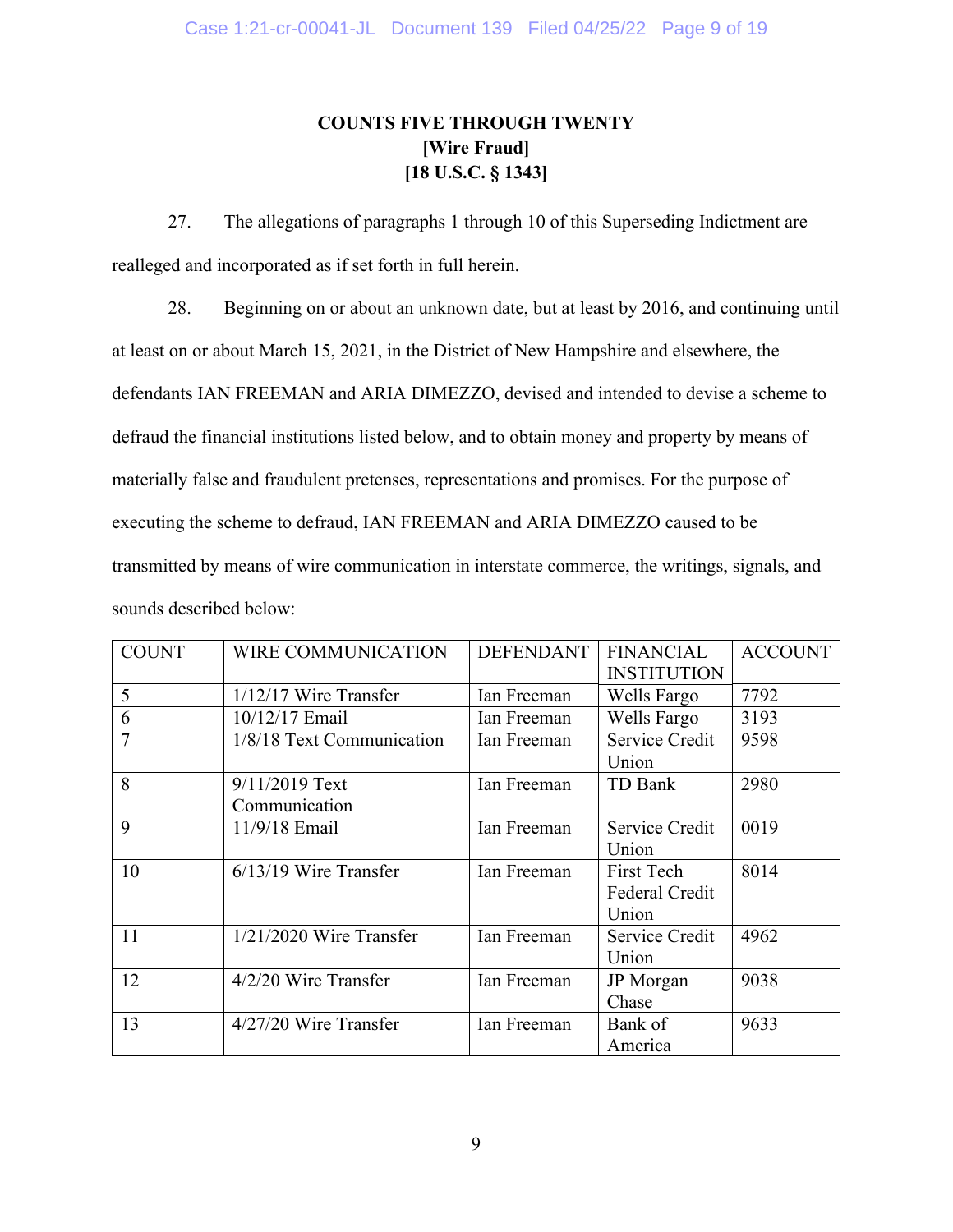| 14 | $12/11/19$ Wire Transfer   | Ian Freeman  | Agricultural          | 9989 |
|----|----------------------------|--------------|-----------------------|------|
|    |                            |              | <b>Federal Credit</b> |      |
|    |                            |              | Union                 |      |
| 15 | $11/2/2020$ Wire Transfer  | Ian Freeman  | Santander             | 2523 |
| 16 | $11/10/2020$ Wire Transfer | Ian Freeman  | Santander             | 9819 |
| 17 | $3/24/2020$ Wire Transfer  | Aria DiMezzo | Bank of               | 6064 |
|    |                            |              | America               |      |
| 18 | $7/1/2020$ Wire Transfer   | Aria DiMezzo | Citizens Bank         | 4521 |
| 19 | $7/16/2020$ Wire Transfer  | Aria DiMezzo | Wells Fargo           | 5556 |
| 20 | $3/2/2021$ Wire Transfer   | Aria DiMezzo | <b>Savings Bank</b>   | 8389 |
|    |                            |              | of Walpole            |      |

29. All in violation of Title 18 United States Code, Section 1343.

# **COUNT TWENTY-ONE [Money Laundering – 18 U.S.C. § 1956(a)(3)(B)]**

- 30. The allegation of paragraphs 1 through 10 of this Superseding Indictment are realleged and incorporated as if set forth in full herein.
- 31. On or about August 25, 2020, in the District of New Hampshire and elsewhere, the defendant IAN FREEMAN, with the intent to conceal and disguise the nature, location, source, ownership, and control of property believed to be the proceeds of specified unlawful activity, that is, distribution of controlled substances in violation of Title 21, United States Code, Section 841(a), knowingly conducted a financial transaction, affecting interstate commerce, involving property represented by an authorized agent of the United States government to be proceeds of specified unlawful activity, that is, distribution of controlled substances, namely the exchange of \$19,900 in United States dollars, for approximately 1.54 Bitcoin.
	- 32. All in violation of Title 18, United States Code, Section 1956(a)(3)(B).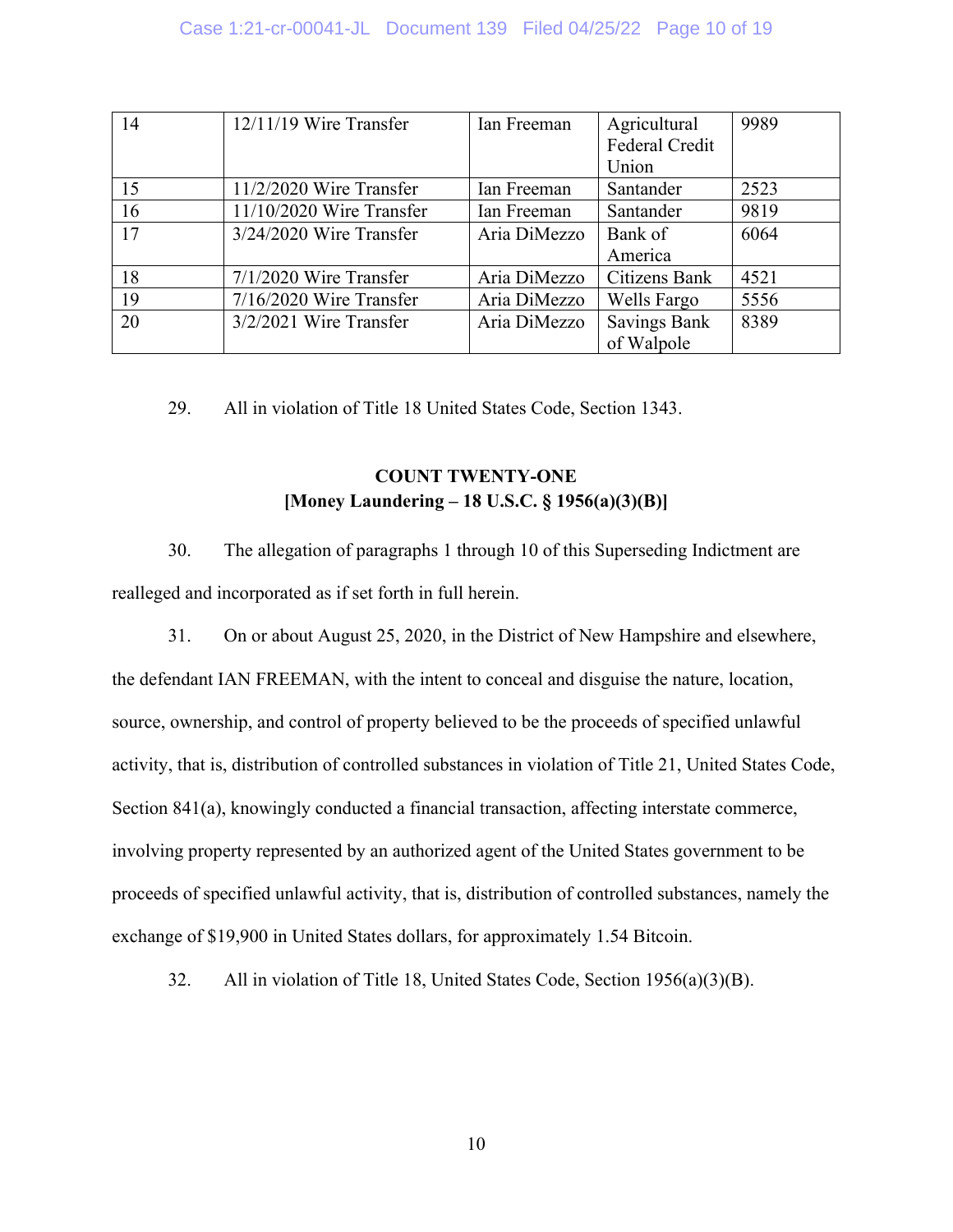# **COUNTS TWENTY-TWO THROUGH TWENTY-SEVEN [Money Laundering – 18 U.S.C. § 1957]**

33. The allegations in Paragraphs 1 through 10 of this Superseding Indictment are realleged and incorporated as if set forth in full herein.

34. On or about the following dates, in the District of New Hampshire and elsewhere, the defendants IAN FREEMAN and ARIA DIMEZZO, knowingly engaged and attempted to engage in the monetary transactions listed below by or through or to a financial institution, affecting interstate commerce, in criminally derived property of a value greater than \$10,000, such property having been derived from a specified unlawful activity, that is, bank fraud, in violation of Title 18, United States Code, Section 1344.

| <b>COUNT</b> | <b>DEFENDANT</b> | <b>DATE</b>          | MONETARY TRANSACTION                                                                                                                              |
|--------------|------------------|----------------------|---------------------------------------------------------------------------------------------------------------------------------------------------|
| 22           | Ian Freeman      | April 29, 2019       | Deposit of \$44,874 check from TD Bank<br>Account ending 2980 into Axos Bank<br>Account ending 8079                                               |
| 23           | Ian Freeman      | March 3, 2017        | Deposit of \$24,000 check with memo line<br>"church outreach" from Wells Fargo Bank<br>Account ending 7792 into Ally Bank<br>Account ending 8059. |
| 24           | Ian Freeman      | November 10,<br>2020 | Transfer of \$141,000 from Santander Bank<br>Account ending 2523 to Santander Bank<br>Account ending 9819.                                        |
| 25           | Aria DiMezzo     | July 7, 2020         | Transfer of \$271,000 from Citizens Bank<br>Account ending 4521 to virtual currency<br>exchange Paxos                                             |
| 26           | Aria DiMezzo     | August 20, 2020      | Transfer of \$91,000 from Wells Fargo<br>Bank Account ending 5556 to virtual<br>currency exchange Paxos                                           |
| 27           | Aria DiMezzo     | August 14, 2020      | Transfer of \$50,000 from Wells Fargo<br>Bank Account ending 5556 to Wells Fargo<br>Bank Account ending 8389                                      |

35. All in violation of Title 18, United States Code, Section 1957.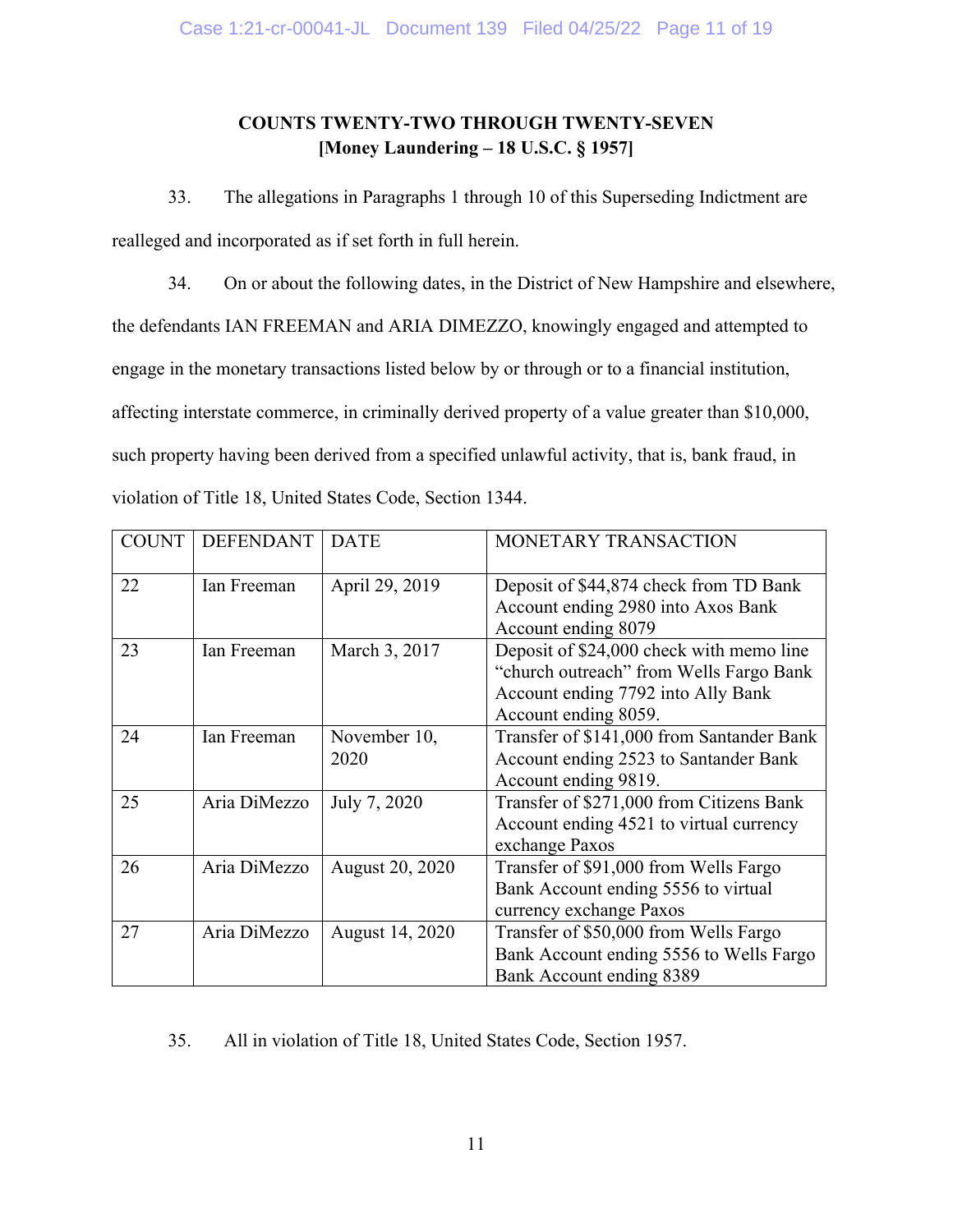## **COUNT TWENTY-EIGHT [Conspiracy to Commit Money Laundering – 18 U.S.C. § 1956(h)]**

36. The allegations set forth in Paragraphs 1 through 10 of this Superseding Indictment are realleged and incorporated as if set forth in full herein.

37. From an unknown date but no later than May 25, 2016, and ending on or about March 15, 2021, in the District of New Hampshire and elsewhere, the defendant IAN FREEMAN, and others known and unknown, did willfully and knowingly combine, conspire, confederate and agree together and with each other to knowingly conduct and attempt to conduct financial transactions affecting interstate commerce, which transactions involved the proceeds of specified unlawful activity, that is, wire fraud, in violation of Title 18, United States Code, Section 1343, knowing that the transactions were designed in whole or in part to conceal and disguise the nature, location, source, ownership, and control of the proceeds of specified unlawful activity, and that while conducting and attempting to conduct such financial transactions, knew that the property involved in the financial transactions represented the proceeds of some form of unlawful activity, in violation of Title 18, United States Code, Section  $1956(a)(1)(B)(i)$ .

38. All in violation of Title 18 United States Code, Section 1956(h).

# **COUNTS TWENTY-NINE THROUGH THIRTY-TWO [Attempt to Evade or Defeat Tax – 26 U.S.C. § 7201]**

39. The allegations alleged in Paragraphs 1 through 10 of this Superseding Indictment are realleged and incorporated as if set forth in full herein.

40. During the calendar years set forth below, the defendant IAN FREEMAN, received taxable income, upon which there was substantial income tax due and owing to the United States of America. Knowing the foregoing facts and failing to make an income tax return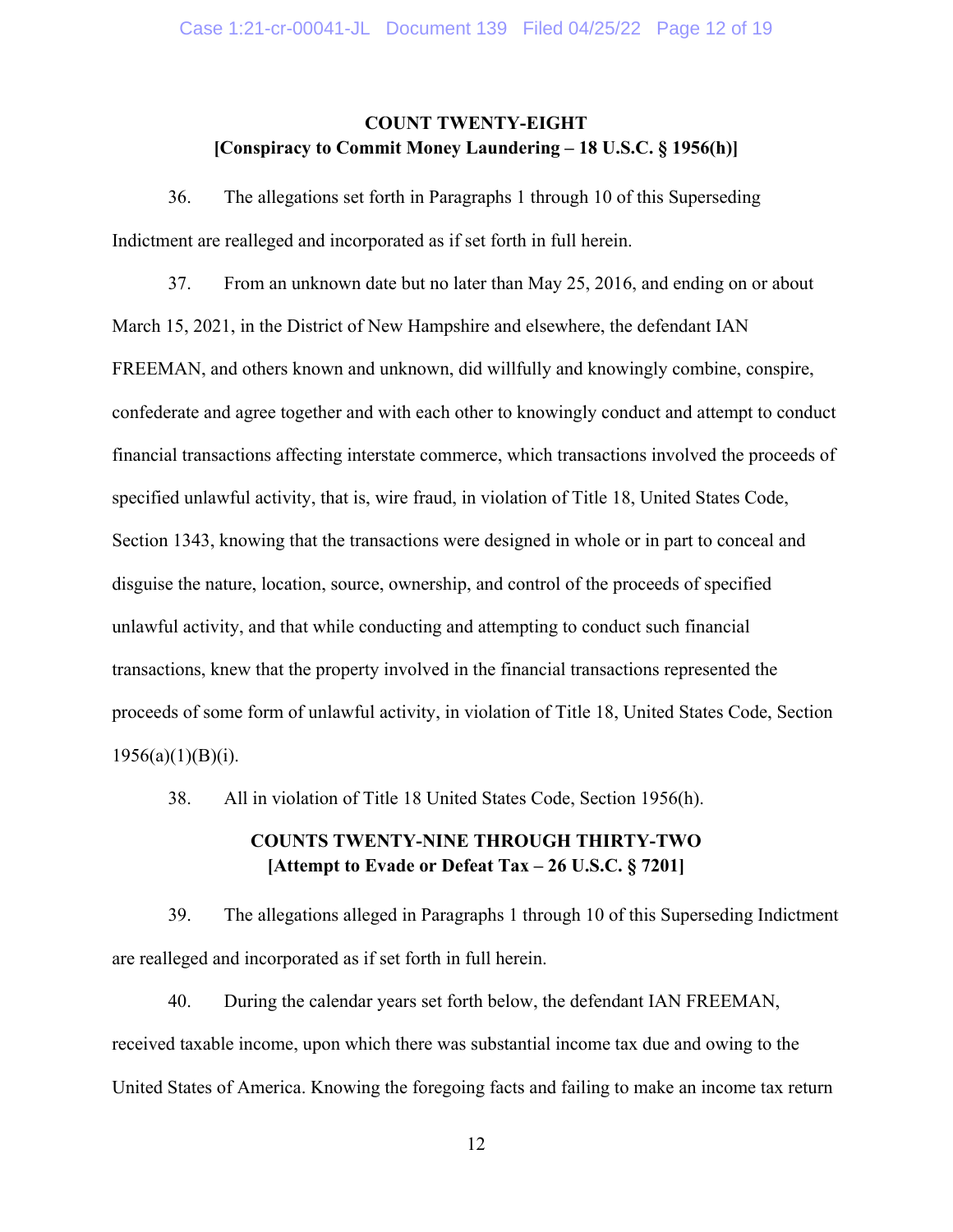## Case 1:21-cr-00041-JL Document 139 Filed 04/25/22 Page 13 of 19

on or before the dates set forth below, as required by law, to any proper officer of the Internal Revenue Service, and to pay the income tax to the Internal Revenue Service, IAN FREEMAN, willfully attempted to evade and defeat income tax due and owing by him to the United States, for the calendar years set forth below, by, among other affirmative acts: (i) obtaining Employer Identification Numbers for purported churches; (ii) opening and operating accounts at financial institutions in the names of those churches; (iii) causing virtual currency customers to deposit funds into accounts at financial institutions in the names of the purported churches and other accounts; (iv) directing virtual currency customers to conceal the nature of the funds deposited into the accounts he controlled; (v) causing third parties to open bank accounts for him to use for his virtual currency business; and (vi) disabling know your customer features in his virtual currency kiosks.

| COUNT | <b>CALENDAR YEAR</b> | DUE DATE OF RETURN |
|-------|----------------------|--------------------|
| 29    | 2016                 | April 17, 2017     |
| 30    | 2017                 | April 16, 2018     |
|       | 2018                 | April 15, 2019     |
| 22    | 2019                 | July 15, 2020      |

41. All in violation of Title 26, United States Code, Section 7201.

# **COUNT THIRTY-THREE [Continuing Financial Crimes Enterprise] [18 U.S.C. § 225]**

42. The allegations set forth in Paragraph 1 through 10 of this Superseding Indictment are realleged and incorporated as if set forth in full herein.

43. From an unknown date but no later than May 25, 2016, and ending on or about

March 15, 2021, in the District of New Hampshire and elsewhere, the defendant IAN

FREEMAN knowingly conducted a continuing financial crimes enterprise, in that he committed

bank fraud through a series of violations of Title 18, United States Code, Section 1344, and wire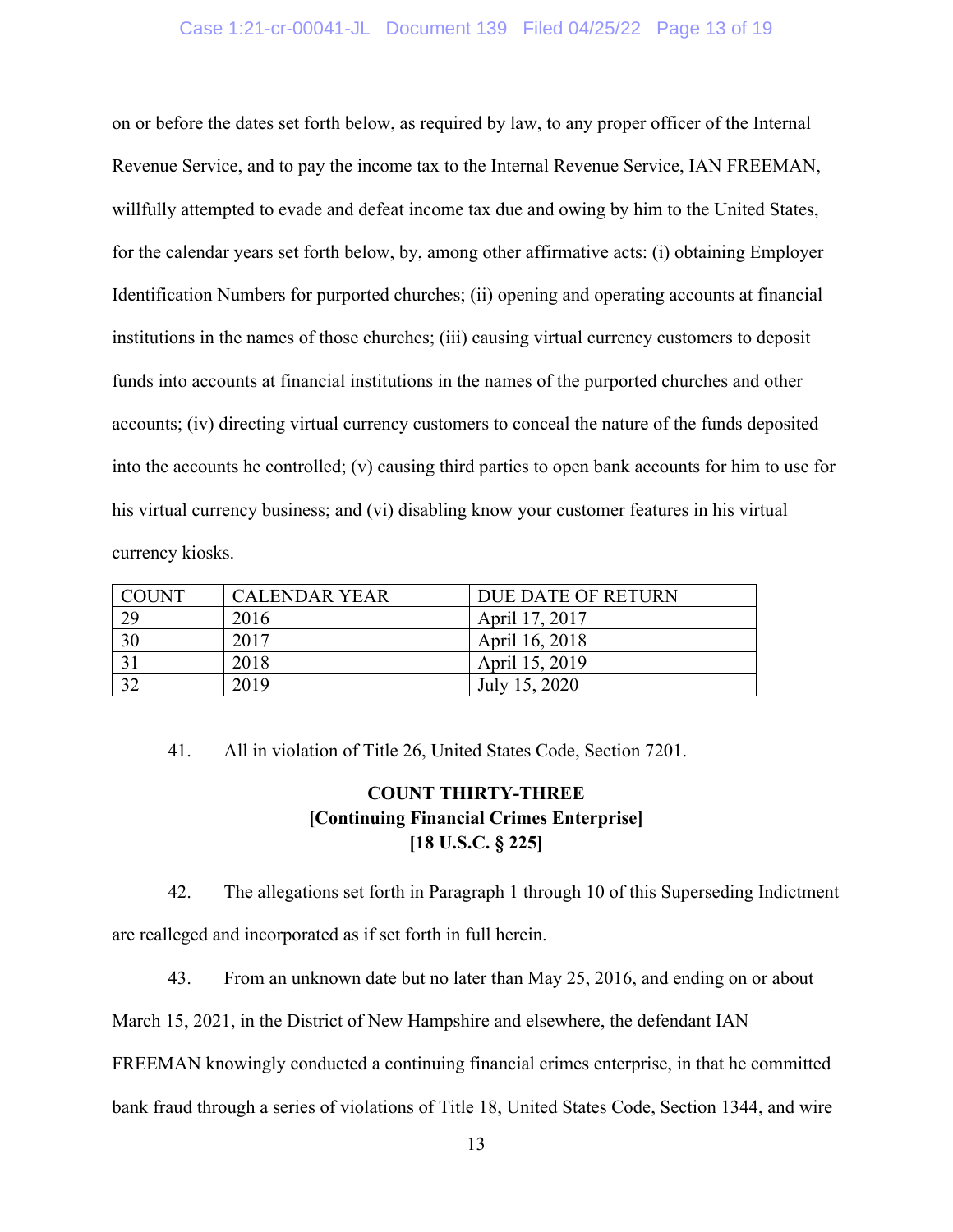## Case 1:21-cr-00041-JL Document 139 Filed 04/25/22 Page 14 of 19

fraud through a series of violations of Title 18, United States Code, Section 1343, that affected a financial institution, including, but not limited to, the acts alleged in Counts 5 through 16 of this Superseding Indictment, which are incorporated by reference, which violations were undertaken by the defendant in concert with at least three other persons whom the defendant organized, managed and supervised, and from which continuing series of violations IAN FREEMAN received over \$5,000,000 and more in gross receipts from on or about October 1, 2018, ending on or about September 30, 2020.

44. All in violation of Title 18, United States Code, Section 225.

#### **NOTICE OF FORFEITURE**

Pursuant to 18 U.S.C.  $\S$  981(a)(1)(C) and 28 U.S.C. 2461(C), and upon conviction of the offense alleged in Count One of this Superseding Indictment in violation of 18 U.S.C. § 371, the defendants IAN FREEMAN and ARIA DIMEZZO shall forfeit to the United States of America any property, real or personal, which constitutes or is derived from proceeds traceable to said violation(s), including but not limited to: (1) (21-FBI-004556) 6.124429323 BTC, seized from Ian Freeman; (2) (21-FBI-004557) 315.44728106 DASH, seized from Ian Freeman; (3) (21-FBI-005179) \$14,120.00 U.S. Currency seized from Bitcoin ATM (General Bytes BT300470), taken from Bitcoin Embassy; (4) (21-FBI-005180) \$30,980.00 U.S. Currency seized from Campus Convenience Bitcoin ATM; (5) (21-FBI-005447) One physical '1 BTC' Casascius Bitcoin seized from Ian Freeman's safe; (6) (21-FBI-005449) One physical '100 BTC' Casascius Bitcoin "gold plated bearer bar" seized from Ian Freeman's safe; (7) (21-FBI-005718) .9999783 BCH from physical '1 BTC' Casascius Bitcoin seized from Ian Freeman's safe; (8) (21-FBI-005719) .99909638 BTC from physical '1 BTC' Casascius Bitcoin seized from Ian Freeman's safe; (9) (21-FBI-005720) 99.99993098 BCH from physical '100 BTC' Casascius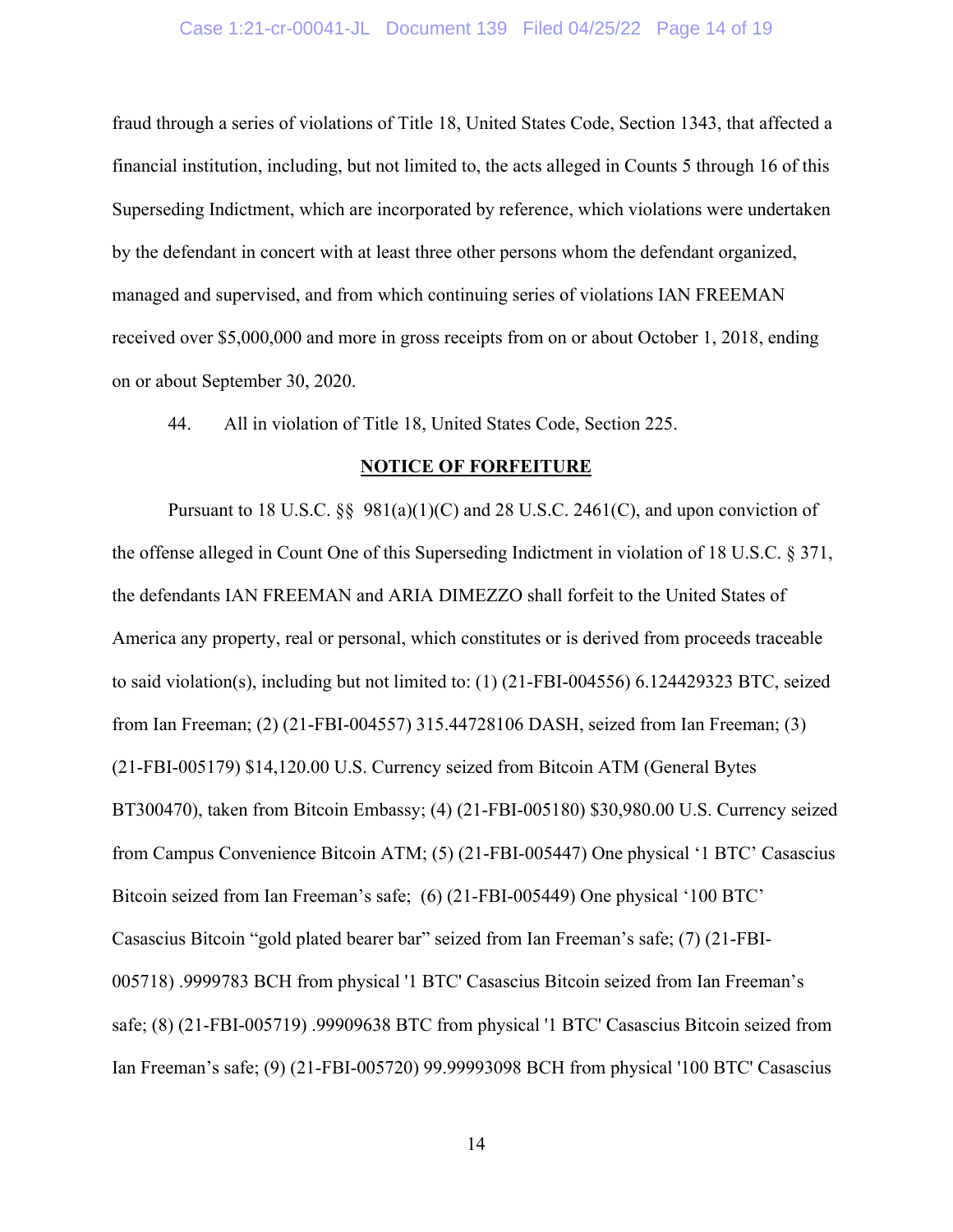Bitcoin seized from Ian Freeman's safe; (10) (21-FBI-005722) 99.99765508 BTC from physical '100 BTC' Casascius Bitcoin seized from Ian Freeman's safe; (11) (21-FBI-005519) Misc. coins and ingots of precious metal seized from Ian Freeman's safe: (A) U.S. \$0.10 silver dime sealed in plastic, (B) OPM sealed 1oz gold bars .999 fine; (C) PAMP sealed 1oz gold bar .999 fine; (D) \$1 Liberty dollar warehouse silver receipts 1/20 oz each; (E) \$5 Liberty dollar warehouse silver receipts 1/4 oz each; (F) \$10 Liberty dollar warehouse silver receipts 1/2 oz each; (G) \$20 Liberty dollar warehouse silver receipts; (H) Silver coins 1/2 oz .999 fine; (I) Silver coins 1 oz .999 fine; (J) Silver coins 2 oz .999 fine; (K) Silver coins in plastic cases 1 oz .999 fine; (L) Silver bullet 1 oz .999 fine; (M) Platinum Ron Paul coin 1 oz .999 fine, (N) OPM sealed 1oz gold bars .999 fine; (O) Australian 1 oz gold coin .999 fine; (P) Australian 2 oz silver coin .999 fine; (Q) Swiss of American 100 oz silver bar .999 fine; and (R) Copper coins; (12) (21-FBI-005553) \$179,672.00 U.S. Currency seized from Ian Freeman's safe; (13) (21-FBI-005554) 143 silver coins and one 10-oz silver bar seized from Ian Freeman's residence; (14) (21-FBI-005555) \$2,124.00 U.S. Currency seized from Ian Freeman's residence; (15) (21-FBI-005574) \$610.00 U.S. Currency seized from Red Apple Diner (Bitcoin ATM service fees); (16) (21-FBI-005575) \$6,680.00 U.S. Currency seized from Murphy's Taproom Bitcoin ATM; (17) (21-FBI-005583) \$300.00 U.S. Currency seized from Red Arrow Diner Bitcoin ATM; (18) (21-FBI-005591) Misc. Goldbacks seized from U.S.P.S.; (19) (21-FBI-005592) Misc. Goldbacks seized from Ian Freeman's residence, and (20) (21-FBI-005593) Misc. Goldbacks seized from 142 Chester Rd.

Pursuant to 18 U.S.C. § 982(a)(2), and upon conviction of the offenses alleged in Counts Four through Twenty of this Superseding Indictment in violation of 18 U.S.C. §§ 1343, 1344 or 1349, the defendants IAN FREEMAN and ARIA DIMEZZO shall forfeit to the United States of America any property, real or personal, any property constituting, or derived from,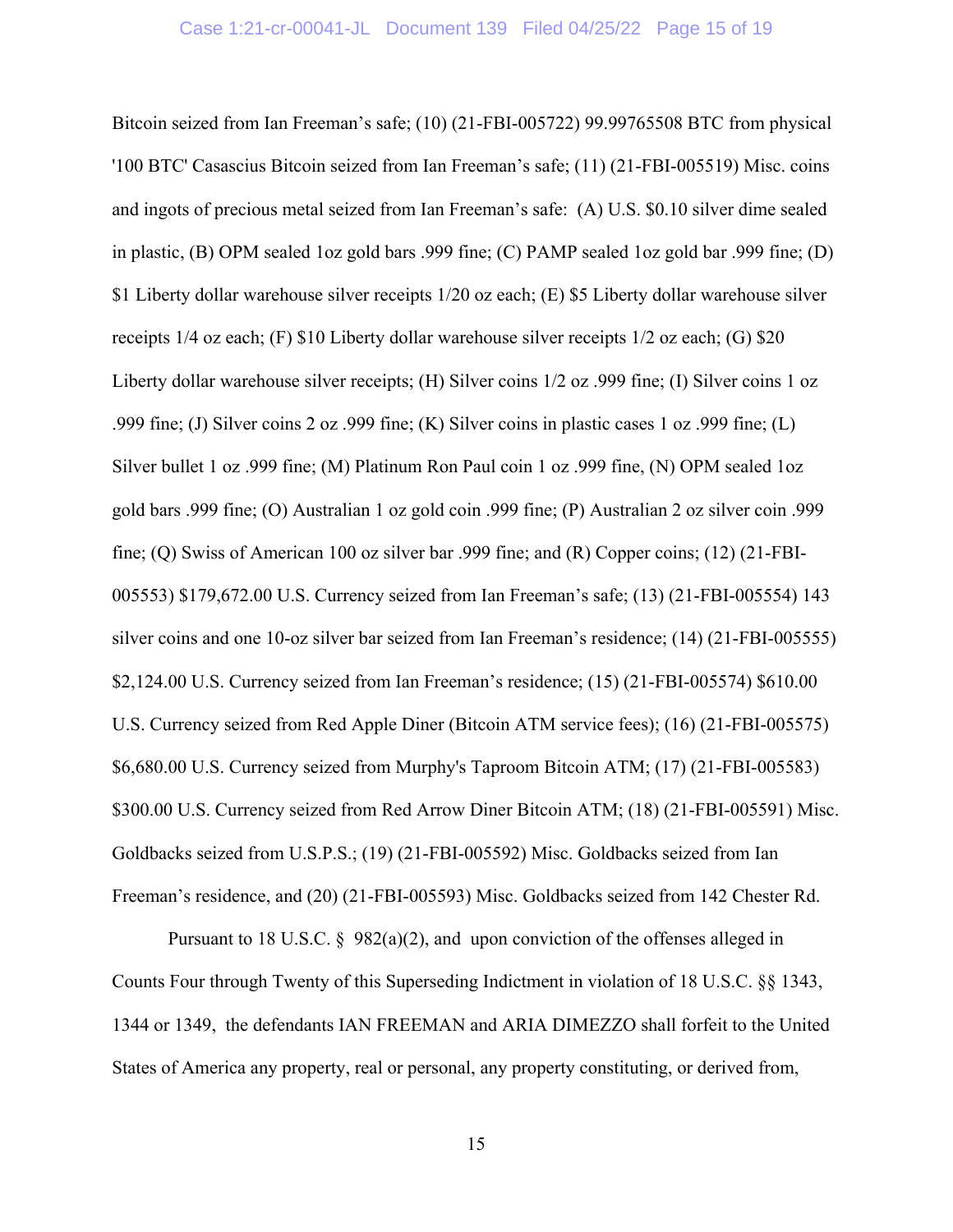proceeds obtained, directly or indirectly, as a result of such violation(s) including but not limited to: (1) (21-FBI-004556) 6.124429323 BTC, seized from Ian Freeman; (2) (21-FBI-004557) 315.44728106 DASH, seized from Ian Freeman; (3) (21-FBI-005179) \$14,120.00 U.S. Currency seized from Bitcoin ATM (General Bytes BT300470), taken from Bitcoin Embassy; (4) (21-FBI-005180) \$30,980.00 U.S. Currency seized from Campus Convenience Bitcoin ATM; (5) (21- FBI-005447) One physical '1 BTC' Casascius Bitcoin seized from Ian Freeman's safe; (6) (21- FBI-005449) One physical '100 BTC' Casascius Bitcoin "gold plated bearer bar" seized from Ian Freeman's safe; (7) (21-FBI-005718) .9999783 BCH from physical '1 BTC' Casascius Bitcoin seized from Ian Freeman's safe; (8) (21-FBI-005719) .99909638 BTC from physical '1 BTC' Casascius Bitcoin seized from Ian Freeman's safe; (9) (21-FBI-005720) 99.99993098 BCH from physical '100 BTC' Casascius Bitcoin seized from Ian Freeman's safe; (10) (21-FBI-005722) 99.99765508 BTC from physical '100 BTC' Casascius Bitcoin seized from Ian Freeman's safe; (11) (21-FBI-005519) Misc. coins and ingots of precious metal seized from Ian Freeman's safe: (A) U.S. \$0.10 silver dime sealed in plastic, (B) OPM sealed 1oz gold bars .999 fine; (C) PAMP sealed 1oz gold bar .999 fine; (D) \$1 Liberty dollar warehouse silver receipts 1/20 oz each; (E) \$5 Liberty dollar warehouse silver receipts 1/4 oz each; (F) \$10 Liberty dollar warehouse silver receipts 1/2 oz each; (G) \$20 Liberty dollar warehouse silver receipts; (H) Silver coins 1/2 oz .999 fine; (I) Silver coins 1 oz .999 fine; (J) Silver coins 2 oz .999 fine; (K) Silver coins in plastic cases 1 oz .999 fine; (L) Silver bullet 1 oz .999 fine; (M) Platinum Ron Paul coin 1 oz .999 fine, (N) OPM sealed 1oz gold bars .999 fine; (O) Australian 1 oz gold coin .999 fine; (P) Australian 2 oz silver coin .999 fine; (Q) Swiss of American 100 oz silver bar .999 fine; and (R) Copper coins; (12) (21-FBI-005553) \$179,672.00 U.S. Currency seized from Ian Freeman's safe; (13) (21-FBI-005554) 143 silver coins and one 10-oz silver bar seized from Ian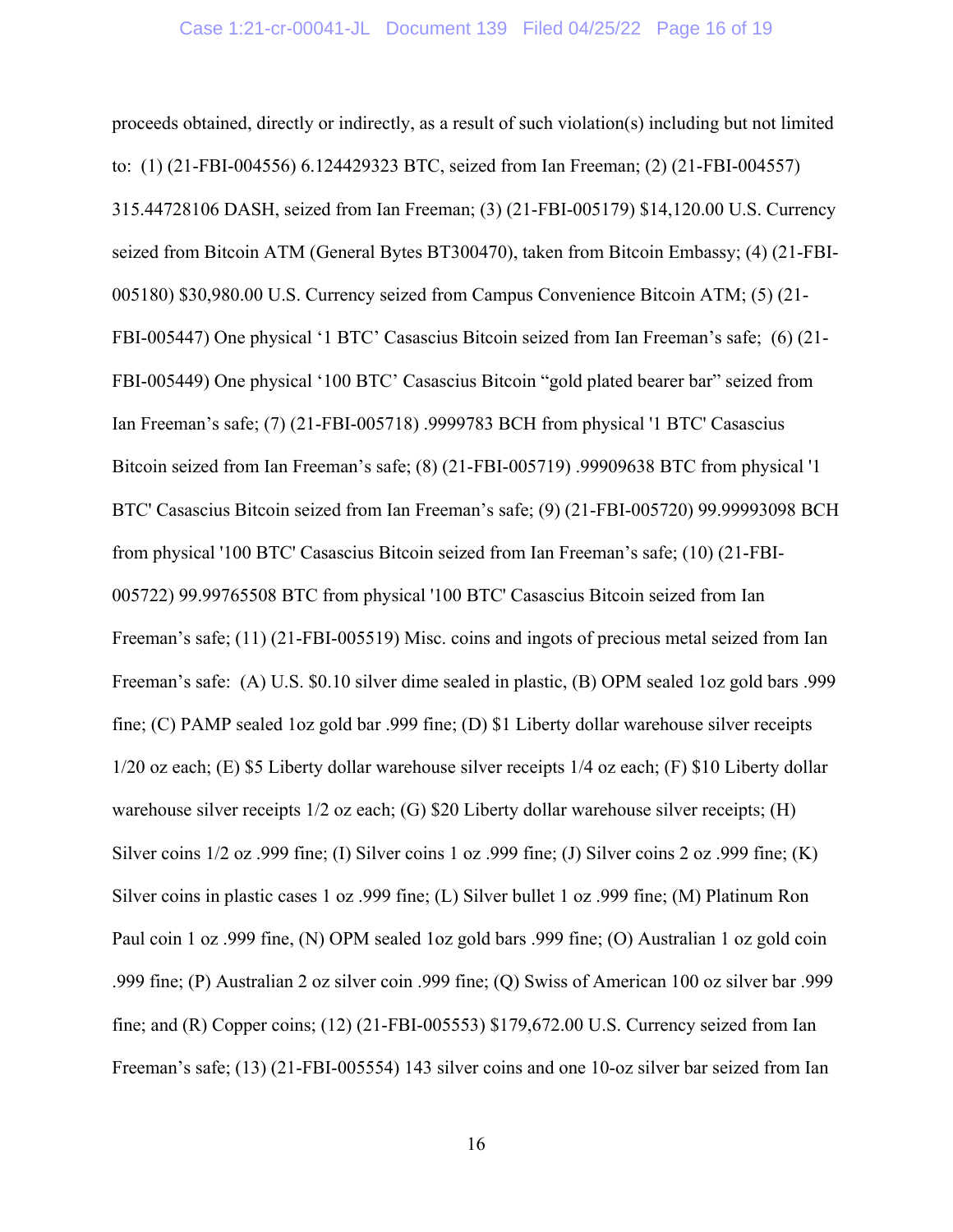#### Case 1:21-cr-00041-JL Document 139 Filed 04/25/22 Page 17 of 19

Freeman's residence; (14) (21-FBI-005555) \$2,124.00 U.S. Currency seized from Ian Freeman's residence; (15) (21-FBI-005574) \$610.00 U.S. Currency seized from Red Apple Diner (Bitcoin ATM service fees); (16) (21-FBI-005575) \$6,680.00 U.S. Currency seized from Murphy's Taproom Bitcoin ATM; (17) (21-FBI-005583) \$300.00 U.S. Currency seized from Red Arrow Diner Bitcoin ATM; (18) (21-FBI-005591) Misc. Goldbacks seized from U.S.P.S.; (19) (21-FBI-005592) Misc. Goldbacks seized from Ian Freeman's residence, and (20) (21-FBI-005593) Misc. Goldbacks seized from 142 Chester Rd.

Pursuant to 18 U.S.C.§ 982(a)(1), and upon conviction of an offense in violation of 18 U.S.C. §§ 1956, 1957 or 1960 charged in Counts One, Two, Three, and Twenty-One through Twenty-Eight of this Superseding Indictment, the defendant IAN FREEMAN shall forfeit to the United States, all property, real or personal, involved in the offense, and all property traceable to such property, including but not limited to: (1) (21-FBI-004556) 6.124429323 BTC, seized from Ian Freeman; (2) (21-FBI-004557) 315.44728106 DASH, seized from Ian Freeman; (3) (21-FBI-005179) \$14,120.00 U.S. Currency seized from Bitcoin ATM (General Bytes BT300470), taken from Bitcoin Embassy; (4) (21-FBI-005180) \$30,980.00 U.S. Currency seized from Campus Convenience Bitcoin ATM; (5) (21-FBI-005447) One physical '1 BTC' Casascius Bitcoin seized from Ian Freeman's safe; (6) (21-FBI-005449) One physical '100 BTC' Casascius Bitcoin "gold plated bearer bar" seized from Ian Freeman's safe; (7) (21-FBI-005718) .9999783 BCH from physical '1 BTC' Casascius Bitcoin seized from Ian Freeman's safe; (8) (21-FBI-005719) .99909638 BTC from physical '1 BTC' Casascius Bitcoin seized from Ian Freeman's safe; (9) (21-FBI-005720) 99.99993098 BCH from physical '100 BTC' Casascius Bitcoin seized from Ian Freeman's safe; (10) (21-FBI-005722) 99.99765508 BTC from physical '100 BTC' Casascius Bitcoin seized from Ian Freeman's safe; (11) (21-FBI-005519) Misc. coins and ingots of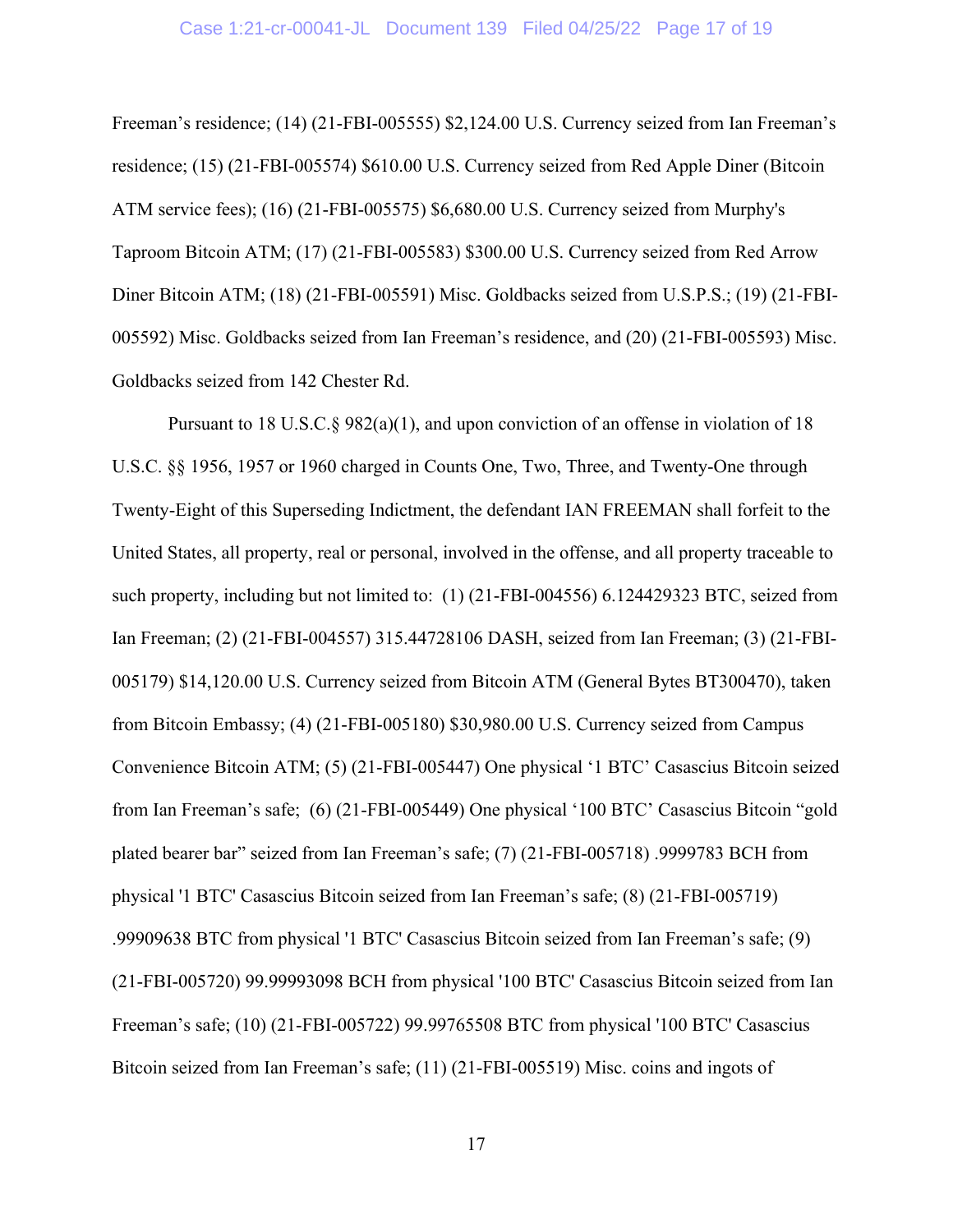## Case 1:21-cr-00041-JL Document 139 Filed 04/25/22 Page 18 of 19

precious metal seized from Ian Freeman's safe: (A) U.S. \$0.10 silver dime sealed in plastic, (B) OPM sealed 1oz gold bars .999 fine; (C) PAMP sealed 1oz gold bar .999 fine; (D) \$1 Liberty dollar warehouse silver receipts 1/20 oz each; (E) \$5 Liberty dollar warehouse silver receipts 1/4 oz each; (F) \$10 Liberty dollar warehouse silver receipts 1/2 oz each; (G) \$20 Liberty dollar warehouse silver receipts; (H) Silver coins 1/2 oz .999 fine; (I) Silver coins 1 oz .999 fine; (J) Silver coins 2 oz .999 fine; (K) Silver coins in plastic cases 1 oz .999 fine; (L) Silver bullet 1 oz .999 fine; (M) Platinum Ron Paul coin 1 oz .999 fine, (N) OPM sealed 1oz gold bars .999 fine; (O) Australian 1 oz gold coin .999 fine; (P) Australian 2 oz silver coin .999 fine; (Q) Swiss of American 100 oz silver bar .999 fine; and (R) Copper coins; (12) (21-FBI-005553) \$179,672.00 U.S. Currency seized from Ian Freeman's safe; (13) (21-FBI-005554) 143 silver coins and one 10-oz silver bar seized from Ian Freeman's residence; (14) (21-FBI-005555) \$2,124.00 U.S. Currency seized from Ian Freeman's residence; (15) (21-FBI-005574) \$610.00 U.S. Currency seized from Red Apple Diner (Bitcoin ATM service fees); (16) (21-FBI-005575) \$6,680.00 U.S. Currency seized from Murphy's Taproom Bitcoin ATM; (17) (21-FBI-005583) \$300.00 U.S. Currency seized from Red Arrow Diner Bitcoin ATM; (18) (21-FBI-005591) Misc. Goldbacks seized from U.S.P.S.; (19) (21-FBI-005592) Misc. Goldbacks seized from Ian Freeman's residence, and (20) (21-FBI-005593) Misc. Goldbacks seized from 142 Chester Rd.